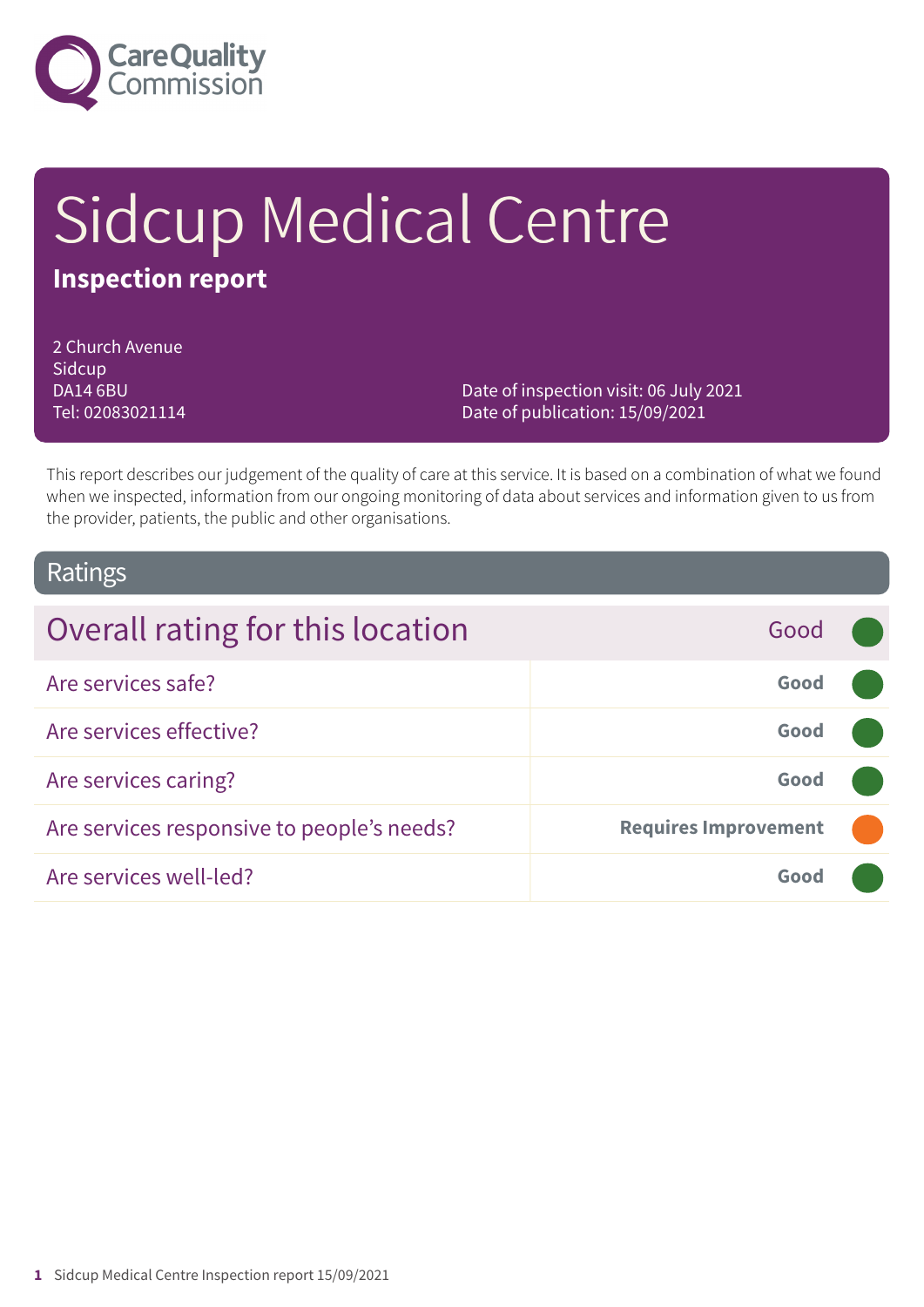# Overall summary

We carried out a review of Sidcup Medical Centre on 6 July 2021. We carried out this inspection to check if Crook Log Surgery, which merged with Sidcup Medical Centre in 1 April 2020 has become complaint with regulations, as the last inspection of that service had found it requires improvement, but the practice had remained in special measures.

The full reports for previous inspections can be found by selecting the 'all reports' link for Crook Log Surgery and Sidcup Medical Centre on our website at www.cqc.org.uk

#### **Why we carried out this review**

This inspection was a comprehensive special measures follow up inspection.

We have rated this practice as Good overall, but requires improvement for providing responsive services and for providing services to the six population groups we inspect.

We based our judgement of the quality of care at this service on a combination of:

- What we found when we inspected
- Information from our ongoing monitoring of data about services and;
- Information from the provider, patients and the public.
- 1.

#### **How we carried out the review**

Throughout the COVID-19 pandemic CQC has continued to regulate and respond to risk. However, taking into account the circumstances arising as a result of the pandemic, and in order to reduce risk, we have conducted our reviews differently.

This review was carried out by carrying out short visits to each of the practice sites, requesting documentary evidence from the provider and carrying out interviews with staff remotely, or asking to complete questionnaires and return them to us.

The areas where the provider **must** make improvements are:

Ensure the care and treatment of patients is appropriate, meets their needs.

The areas where the provider should make improvements are:

- to review the outcomes of health and safety assessments, take and record any necessary actions as required.
- to continue monitoring patients' health in relation to the use of medicines including high risk medicines with appropriate monitoring and clinical review prior to prescribing
- to seek out and act on the experiences of people most likely to face inequalities in accessing services

#### **Details of our findings and the evidence supporting our ratings are set out in the evidence tables.**

**Dr Rosie Benneyworth** BM BS BMedSci MRCGP

Chief Inspector of Primary Medical Services and Integrated Care

**2** Sidcup Medical Centre Inspection report 15/09/2021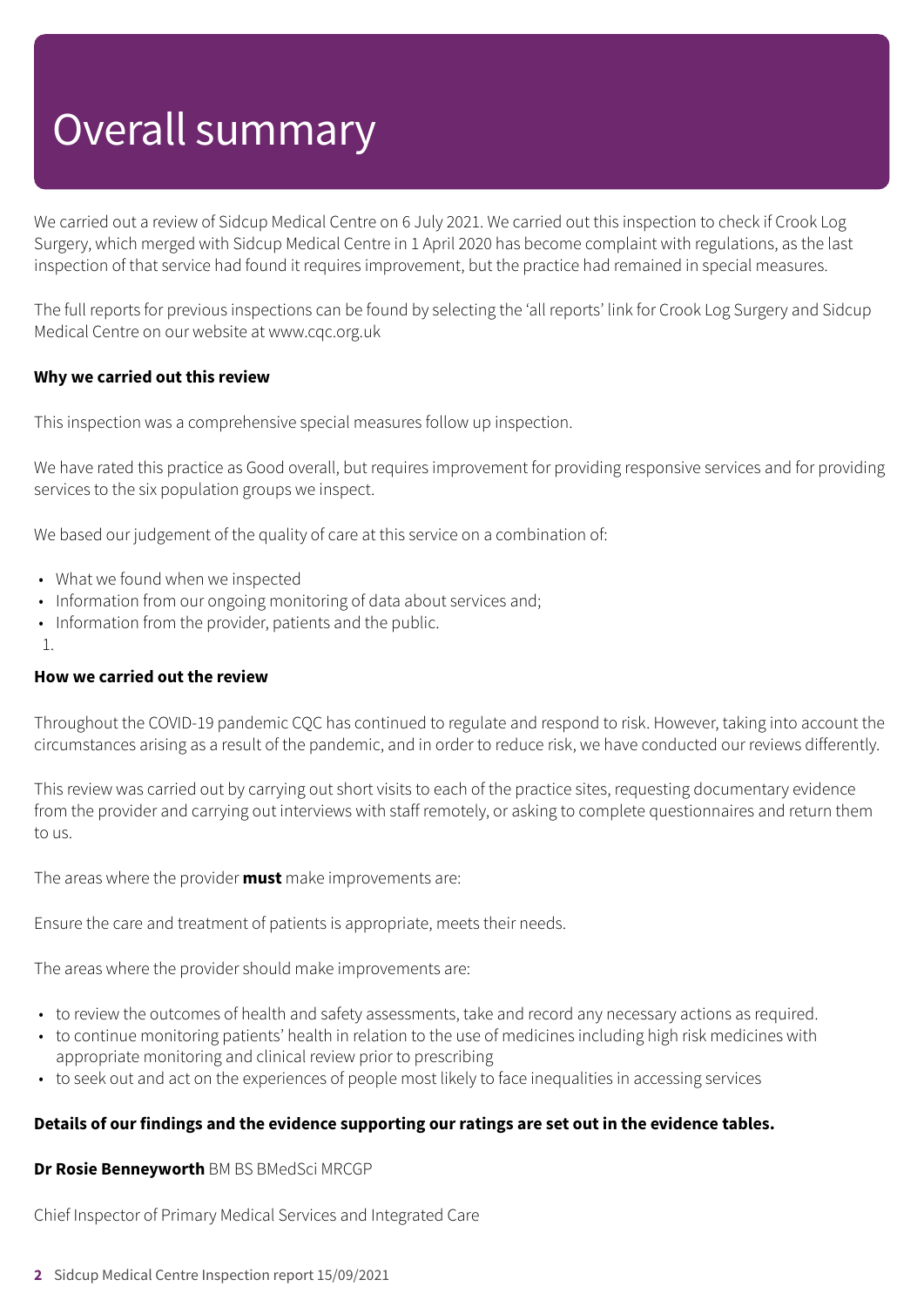# Population group ratings

| <b>Older people</b>                                                        | <b>Requires Improvement</b> |  |
|----------------------------------------------------------------------------|-----------------------------|--|
| <b>People with long-term conditions</b>                                    | <b>Requires Improvement</b> |  |
| <b>Families, children and young people</b>                                 | <b>Requires Improvement</b> |  |
| Working age people (including those recently retired and<br>students)      | <b>Requires Improvement</b> |  |
| People whose circumstances may make them vulnerable                        | <b>Requires Improvement</b> |  |
| People experiencing poor mental health (including people<br>with dementia) | <b>Requires Improvement</b> |  |

## Our inspection team

Our inspection team was led by a CQC lead inspector who spoke with staff using video conferencing facilities, reviewed completed staff questionnaires and undertook the sites' visits. The team included a GP specialist advisor who spoke with staff using video conferencing facilities and completed clinical searches and records reviews without visiting the location.

## Background to Sidcup Medical Centre

Sidcup Medical Centre operates across four sites:

Church Avenue Surgery, 2 Church Avenue, Sidcup, Kent

Burnt Oak Lane Surgery, 231 Burnt Oak Lane, Sidcup, Kent

Thanet Road Surgery, 63 Thanet Road, Bexley, Kent

Crook Log Surgery, 19 Crook Log, Bexleyheath, Kent

The practice registered with the Care Quality Commission (CQC) in 2013 as a partnership to provide the regulated activities of: diagnostic and screening procedures, treatment of disease, disorder or injury, maternity and midwifery services, family planning and surgical procedures.

The practice list size is 20107 patients. The staff team comprises six GP partners, one female and five male. In addition, there are six salaried GPs, five nurse practitioners, four part-time practice nurses, and an extensive team of administrative staff. The practice management is led by the Chief operating officer, who was previously the practice manager, a full time practice manager, and an assistant practice manager. The service also received support from three pharmacists through the local GP federation.

Each of the practice sites is wheelchair accessible, with lift access or accessible ground floor consultation rooms.

The practice is open from 8am to 8pm on Monday, and from 8am to 6.30pm on Tuesday, Wednesday, Thursday and Friday. Extended hours are provided between 6.30pm and 8pm Monday. The practice has opted out of providing out-of-hours services; these services are provided by the locally agreed out-of-hours provider for the CCG.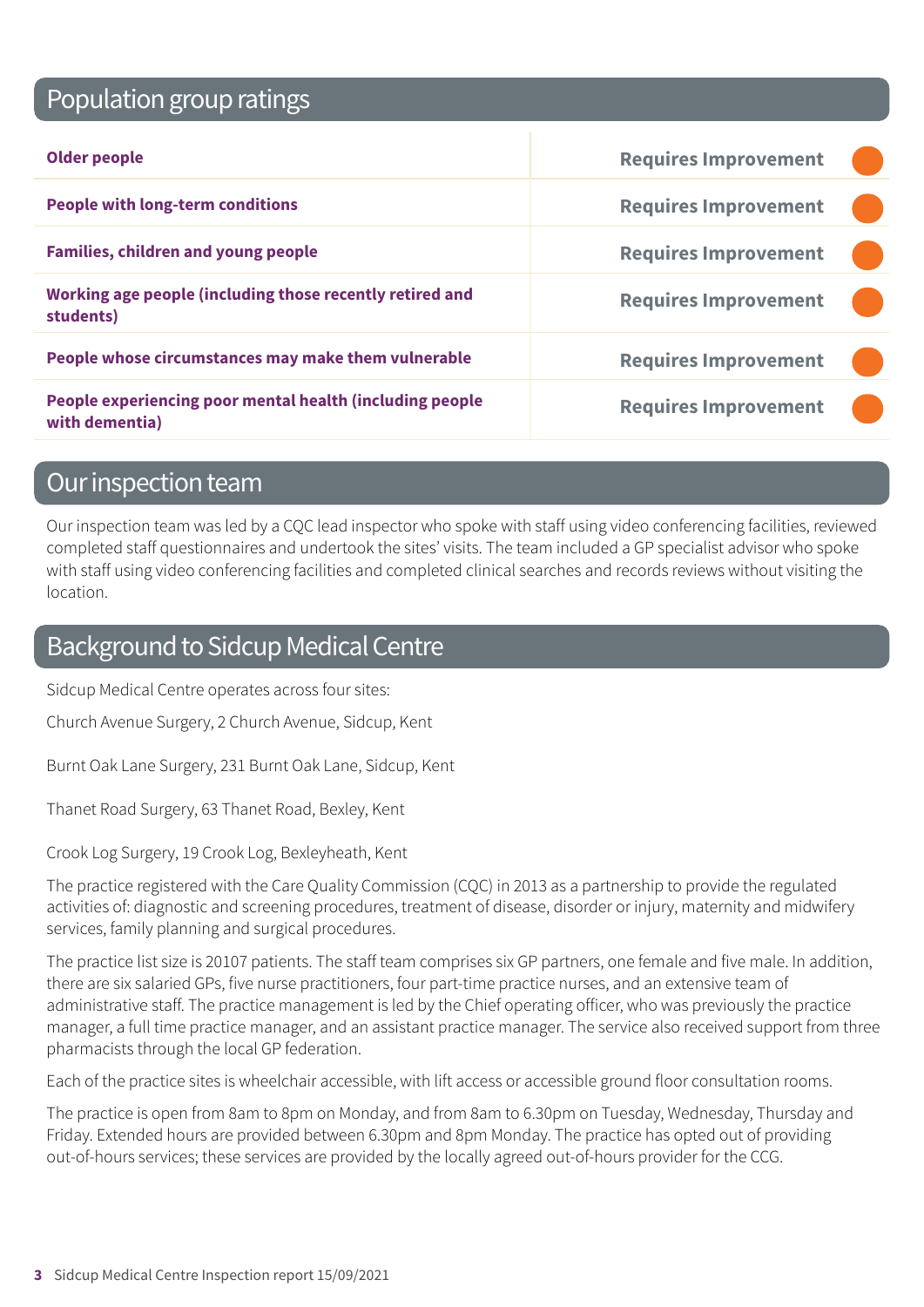The practice is a member of Bexley Clinical Commissioning Group (CCG) and is one of 28-member practices. The National General Practice Profile states that of patients registered at the practice 5% are from an Asian background, 89% are white, 3% are black and a further 3% originate from mixed or other non-white ethnic groups. Information published by Public Health

England, rates the level of deprivation within the practice population group as seven, on a scale of one to ten. Level one represents the highest levels of deprivation and level ten the lowest.